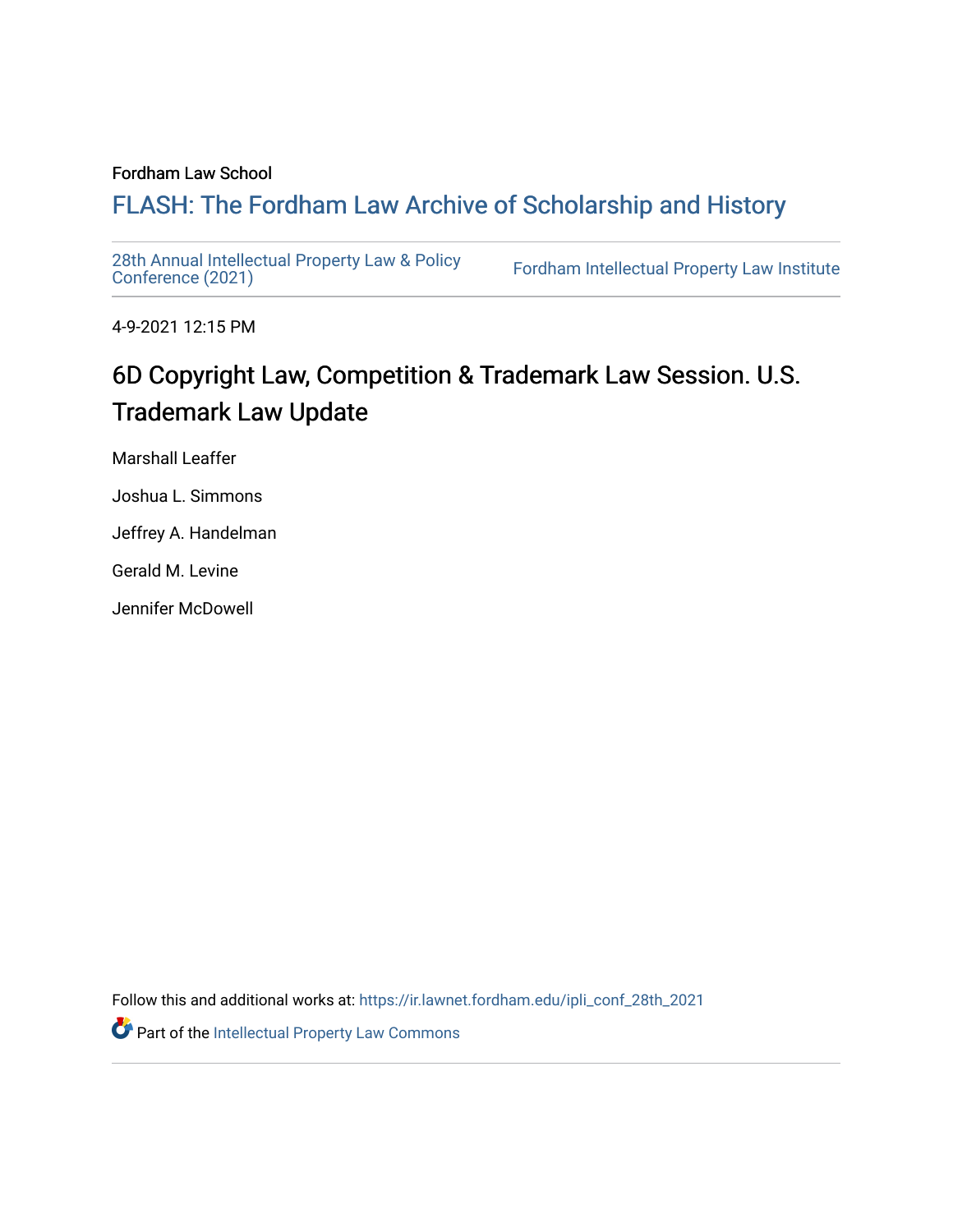## **Emily C. & John E. Hansen Intellectual Property Institute**

## **TWENTY-EIGHTH ANNUAL CONFERENCE INTERNATIONAL INTELLECTUAL PROPERTY LAW & POLICY**

*Friday, April 9, 2021 – 12:15 p.m.*

## **SESSION 6: COPYRIGHT LAW, COMPETITION & TRADEMARK LAW**

*6D. U.S. Trademark Law Update*

*Moderator:*

**Marshall Leaffer** *Maurer School of Law, University of Indiana, Bloomington Recent U.S. Trademark Law Developments*

*Speakers***:**

**Joshua L. Simmons** *Kirkland & Ellis LLP, New York Dancing with Rogers: Trademarks and the First Amendment*

**Jeffery A. Handelman** *Brinks Gilson & Lione, Chicago The Trademark Modernization Act of 2020*

> *Gerald M. Levine Levine Samuels LLP, New York UDRP and ACPA: 21 Years On*

*Panelist***: Jennifer McDowell** *International Trademark Association (INTA), New York*

\* \* \*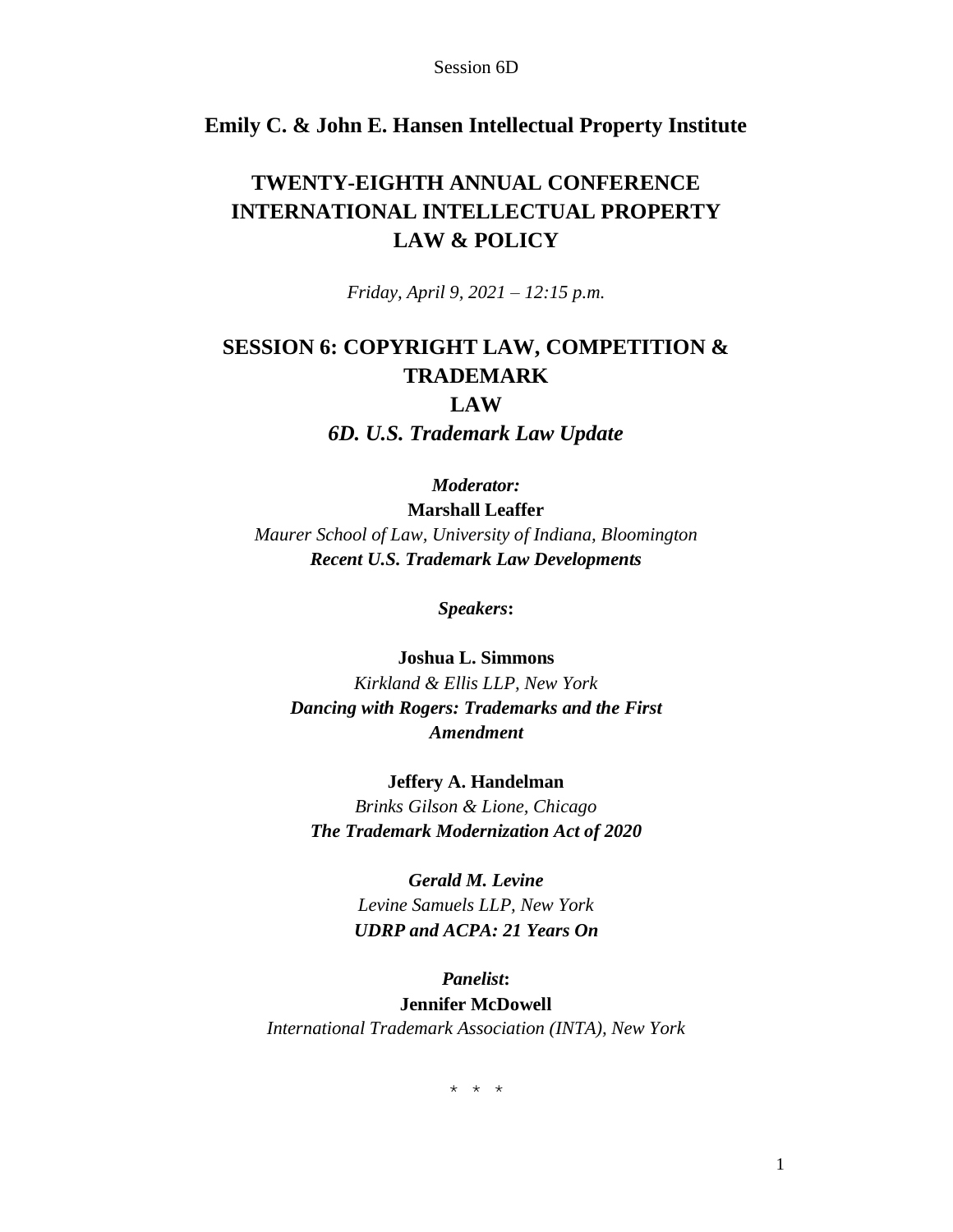MARSHALL LEAFFER: Welcome to the trademark update session. It's so nice to be here even though we are going to have to do this online. As always, my thanks to Hugh Hansen, who has done just a miraculous job through the last twentyeight years. It's been a pretty amazing run. Also, you guys who did the planning on this year's conference were simply amazing. It's not easy to do a conference of this size online. Bravo!

We have an interesting lineup as always and we are going to cover a lot of ground.

Now, after I speak on a general case law update, Joshua Simmons will focus on the controversial *Rogers v. Grimaldi<sup>1</sup>* doctrine which tries to accommodate trademarks and the First Amendment. Then we'll go to Jeff Handelman who will be speaking on the important amendments of the Lanham  $Act<sup>2</sup>$  in the Trademark Modernization Act of  $2020<sup>3</sup>$  Our discussant who comes to us from the International Trademark Association is Jennifer McDowell. Welcome Jennifer.

Jennifer, we're looking forward to your commentary on all these subjects because the INTA<sup>4</sup> has always taken strong, interesting opinions, to say the least on the subject at hand. Without further ado, I would like to start my talk. I've chosen major three cases decided in 2020.

Let me begin with my first case which is *United States Patent and Trademark Office v. Booking.com*, <sup>5</sup> which has the makings of a major precedent in trademark law. Here, the Supreme Court addressed the question whether a generic top-level domain that is ".com" added to a generic term can create a protectable trademark. The case is important for several reasons unrelated to the doctrinal question at hand. For one, it was the first case in Supreme Court history to be argued telephonically. Second, it was the last opinion written by Justice Ginsburg which I find appropriate to mention because of her many landmark decisions in our field.

In this case, the USPTO rejected the application for "Booking.com" in applying a per se rule that a generic term, when combined with the ".com," must automatically be judged generic and ineligible for trademark protection. The issue before the Court was the validity of the USPTO's per se ruling in determining genericness.

The Supreme Court rejected the USPTO's *per se* rule. Rather, it held that a whether a trademark is protectible must be determined by consumer perception. In this instance, survey and other evidence showed that consumers perceived Booking.com as a brand name, not as a generic name, concluding that Booking.com was entitled to its registration. The Court declared that the issue of genericness turns on whether the term Booking.com taken as a whole signifies to consumers the class of online hotel reservation services. It went on to explain that the USPTO's proposed *per se* rule found no support in the trademark law or policy.

<sup>1</sup> Rogers v. Grimaldi, 875 F.2d 994 (2d Cir. 1989).

<sup>2</sup> Lanham Act, Pub. L. No. 79-489, 60 Stat. 427 (1946) (codified in 15 U.S.C. § 1116).

<sup>3</sup> Trademark Modernization Act of 2020, Pub. L. No. 116-260, 134 Stat. 2200 (codified

in 15 U.S.C. §§ 1066a, 1066b).

<sup>4</sup> International Trademark Association.

<sup>5</sup> United States Patent and Trademark Office. v. Booking.com B. V., 140 S. Ct. 2298 (2020).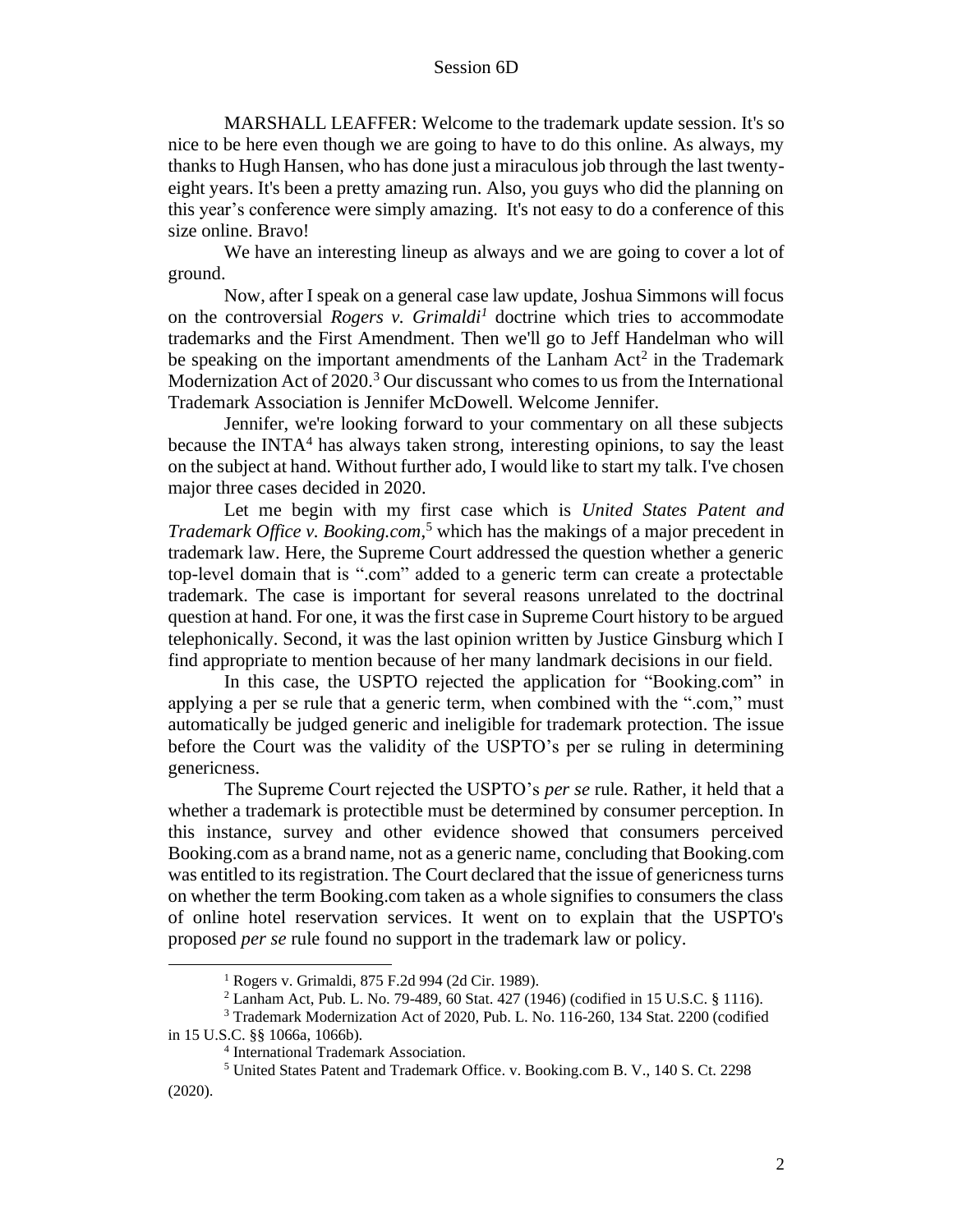The Court noted that even the USPTO's past practice did not embrace such a rule. It referred to examples of registered trademarks such as Art.com for online retail stores offering, well, art, and Dating.com for, of course, dating services. Moreover, the adoption of the USPTO's proposed rule would have opened the door to cancellation of scores of currently registered marks. The interesting question is what will be the practical effect of the decision? Since it came down, the USPTO released an examination guide on generic.com domain names that purports to provide guidance on how to apply the court's decision.

The guide also provides direction to trademark applicants on the standards they can expect the USPTO to apply considering whether their domain names are registrable trademarks. Some might say that the guide simply pays lip service to the Supreme Court's ruling and that the USPTO might be slipping back towards the discredited *per se* rule by emphasizing the importance of factors other than consumer perception. As one might expect since *Booking.com* was decided, applications for hundreds of generic .com trademarks have been filed with the USPTO. I feel sorry for the Trademark Office.

How the USPTO treats these applications may also encourage further litigation. For example, on December 10th, the USPTO refused registration of Wine.com for retail services in the field of alcoholic beverages on the ground that the term is, well, you guessed it, generic.

My second case that I've also taken as a Supreme Court case is *Romag Fasteners, Inc. v. Fossil Group, Inc. 6* In *Romag*, the Supreme Court resolved a longstanding circuit split whether willfulness is a prerequisite to an award of profits under the Lanham Act.<sup>7</sup> The circuits were split right down the middle on this question. Six circuits previously held at a finding of willful infringement was a prerequisite to an award of profits. Six others rejected that argument. Jeff, what was the Seventh Circuit's rule on that issue? I can't remember. Did they require willfulness for the recovery of profits?

JEFFREY HANDELMAN: I have to confirm. I think they did not require willfulness.

MARSHALL LEAFFER: Yes, they did not require willfulness. Anyway, the circuits were perfectly split on the issue of proof of willfulness a a prerequisite to the recovery of profits in a trademark infringement case.

In *Romag,* the Supreme Court unanimously held that the showing of willful infringement is not required before a court may order a trademark infringers profits to be disgorged. Section 1117 in the Lanham Act sets forth the remedies for trademark infringement. This section provides that subject to the principles of equity a successful plaintiff may recover the defendant's profits among other remedies. It is significant that the Lanham Act specifically requires willfulness as a prerequisite for any award of profits or damages for a trademark *dilution* plaintiff but Section 1117 sets out no explicit *mens rea* for a *likelihood of confusion* plaintiff.

Those circuits holding that willfulness as a prerequisite for profits relied on the principle that equity courts historically required a showing of willfulness before granting profits and trademark disputes. Justice Gorsuch, writing for the *Romag*

<sup>6</sup> Romag Fasteners, Inc. v. Fossil, Inc., 140 S. Ct. 1492.

<sup>7</sup> Lanham Act, Pub. L. No. 79-489, 60 Stat. 427 (1946) (codified in 15 U.S.C. § 1116).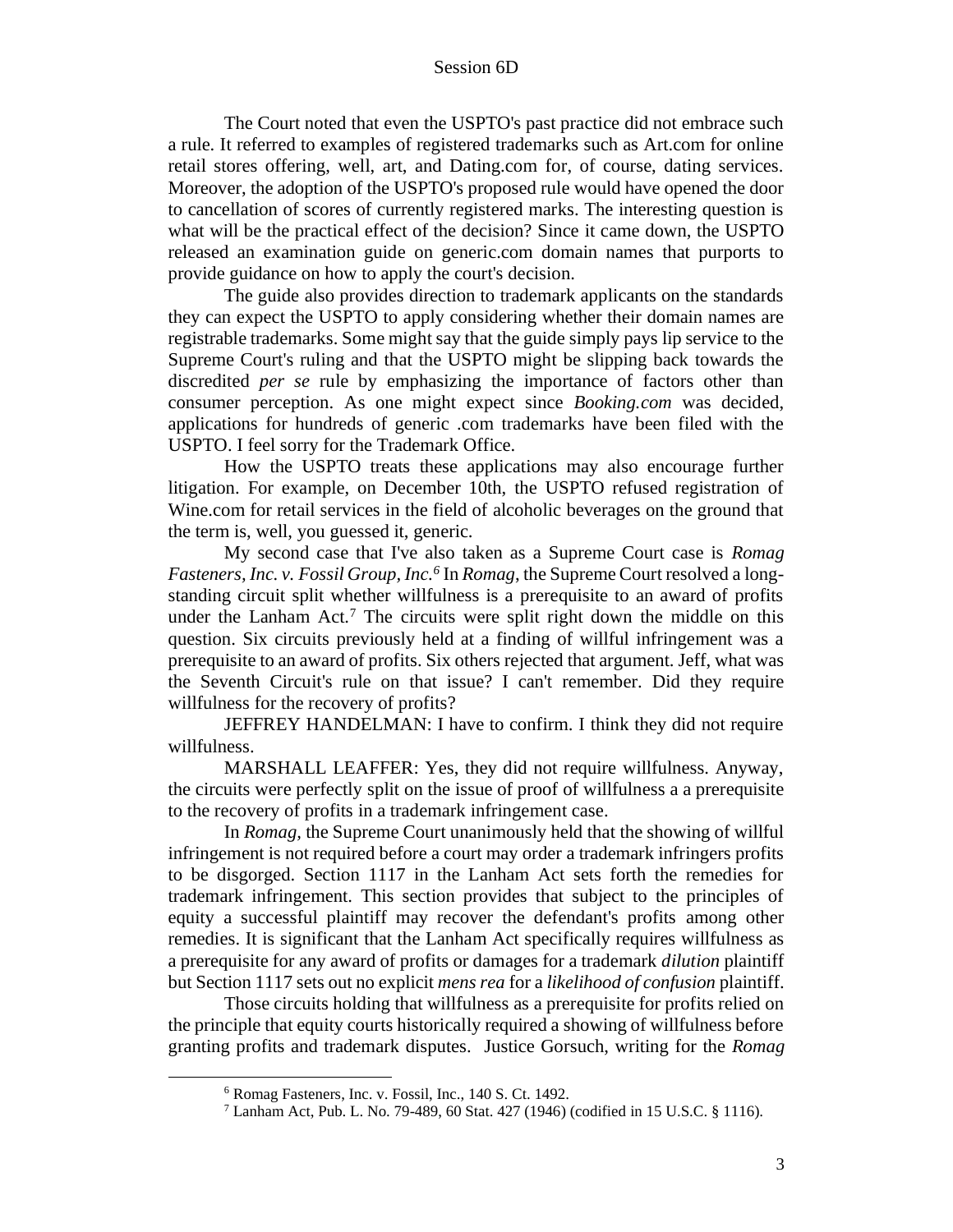Court, observed that one can find no textual basis in the Lanham Act for a willfulness requirement to recover profits in a remedy for trademark infringement. He detailed how the Lanham Act repeatedly refers to intent and willfulness, including the remedy section for dilution claims specifically.

In addition, Justice Gorsuch stated that the Congress included no such intent language in the section concerning disgorgement of profits for trademark infringement. The court, however, did emphasize in their opinion that willfulness or defendant's intent will be highly important consideration in determining whether award of profits is appropriate and remains to be seen, whether lower courts will use intent to play a central role to making that equitable determination on the issue.

To date at least three district courts have addressed the issue since *Romag* was decided. As suspected, one court stated that intent was a very important consideration in issuing disgorgement of profits. We'll see how the practical effect of all of this works out.

My final case is *In Re Forney Industries, Inc.<sup>8</sup>* in which the Federal Circuit overturned the USPTO's refusal to register a yellow and red rectangular mark used on product packaging because the applicant submitted no evidence of acquired distinctiveness. In overturning the USPTO's registration decision, the Federal Circuit held that multicolor marks may be inherently distinctive, and therefore registrable absent proof of acquired distinctiveness. *Forney* is interesting because, in 1995 the Supreme Court in *Qualitex v. Jacobson <sup>9</sup>* held that trademarks consisting of a *single* color could be protectable as a trademark, but only on proof of secondary meaning. The open question was whether the same rule applied to *multi-colored* marks used on product packaging? Finally, we have a decision on this question, but why it took so long —decades after *Qualitex—*for the courts to get to this question has always been a mystery to me.

In sum, The Federal Court declared that the Supreme Court has never held that a multicolored designation as applied to product packaging must require distinctiveness to be registrable. Thus, there are a sub-set of multicolored marks that are inherently distinctive. Unfortunately, the opinion offered only the most general guidance in how to determine inherent distinctiveness for multicolored marks so have to wait for further direction from the courts. So far, the Forney decision has yet to be addressed in any other forum. I suspect that the scope of protection for the many varieties of color marks will be the subject of further litigation.

I'd like to turn our discussion to Jennifer. Our discussant. Please, let's have your comments. I would like to hear what you have to say on these issues which INTA has taken an interest.

JENNIFER MCDOWELL: Well, thank you so much, Marshall. Let me just take this opportunity to thank Fordham. This is a fantastic conference and I'm very honored and delighted to be here speaking with you all. It feels a little weird to be a discussant here. I feel the need to be an expert on all topics which, of course, I am not. I will try my best. I will say the thing that I'm probably the most excited to discuss is the Trademark Modernization Act, and maybe also getting into the

<sup>8</sup> In re Forney Industries, Inc., 955 F.3d 940 (Fed. Cir. 2020).

<sup>9</sup> Qualitex Co. v. Jacobson Products Co., Inc., 514 U.S. 159 (1995).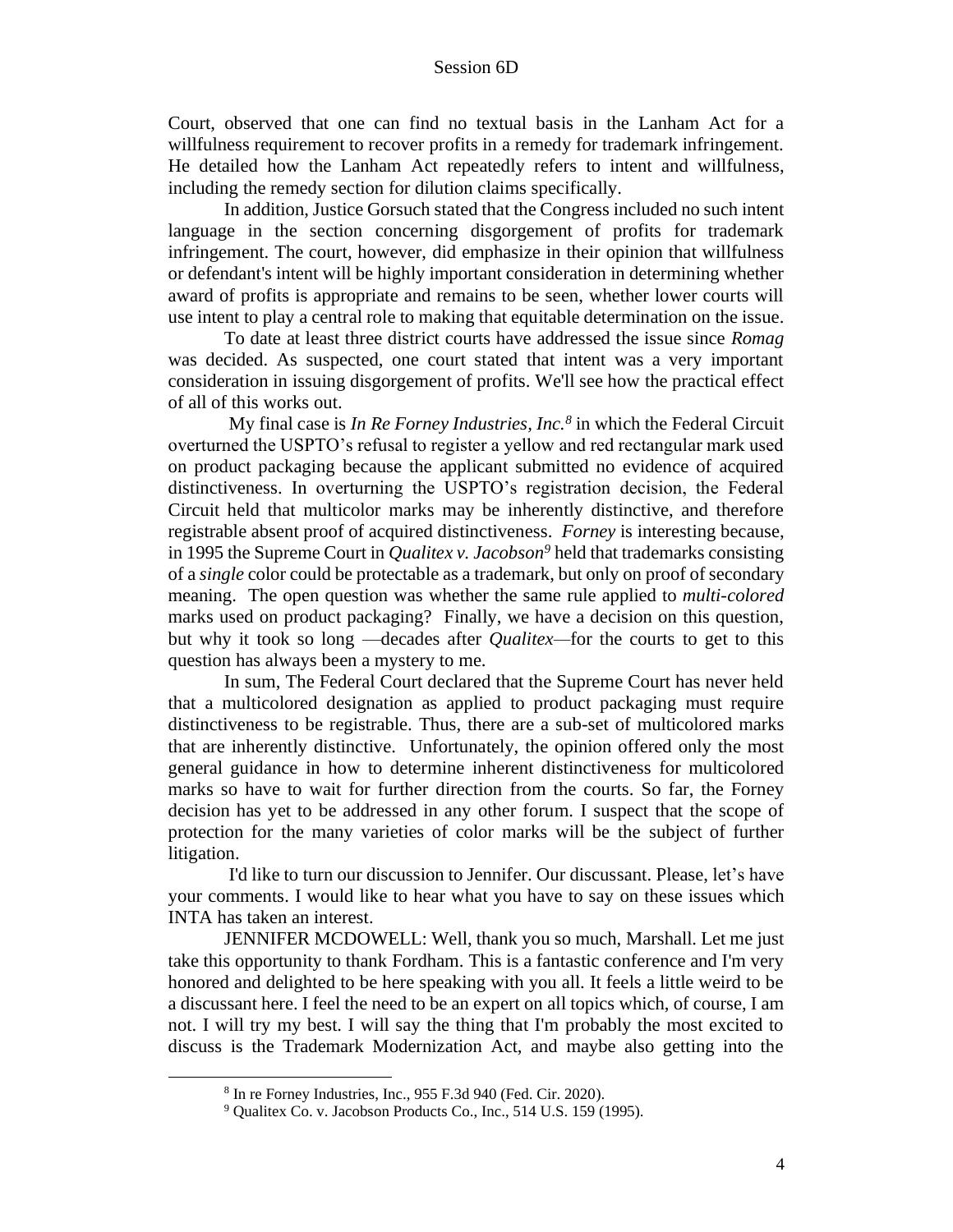Rogers discussion as well, but just on the topic you're a [inaudible] filed an *amicus* brief on Booking.com and in *Romag* and [inaudible] because we think the Supreme Court got it right, I don't feel we have much more to say.

MARSHALL LEAFFER: Surprise, surprise.

JOSHUA SIMMONS: The Supreme Court is going with mushy tests. It's another example of the Supreme Court giving us, "Well, it might be, but we're not going to give you a bright-line rule. '.com' is possible, but show me the evidence."<sup>10</sup> Maybe you can get profits, but show me the evidence.<sup>11</sup> It's going with these more mushy, standard-based approaches to these trademark issues, which is curious, but I guess in trademark law when it's all about consumer perception and judge's perception that makes a lot of sense, I suppose.

MARSHALL LEAFFER: Well, yes, I think so. That's a good comment. The Supreme Court seems to be hostile to *per se* rules. In general, the Court is more standard-based than rule-based as reflected in these cases. You could understand how an administrative agency like the patent trademark office would want brightline rules. They have so many cases to handle and are working under time constraints. For administrative convenience, this understandable. But standardbased decisions do make for interesting discussions.

JOSHUA SIMMONS: It reminds me of debate in the 101 patent eligibility context where the PTO and the Federal Circuit wanted machine or transformation tests.<sup>12</sup> It's this, and then it's that, and it's very clear. The Supreme Court repeatedly said, "No, we'll give you a test, but we're not going to tell you how it works. You're never really going to know what it will be."<sup>13</sup> I think it was one of the panelists yesterday who said, "You throw it into the hopper and you see what test comes out."

MARSHALL LEAFFER: Yes but the nightmare the trademark office came to fruition with all of those, the ".com" applications that are just coming in in droves. We'll see what they're going to do with them. I don't know if this will affect you practitioners out there. Jeff, is this going to change your practice? Is it going to make your life easier?

JEFFREY HANDELMAN: Yes, we have a matter pending now where we relied on *Booking.com*. We were refused registration by the examining attorney who applied a *per se* rule test. This refusal came out right about the same time that *Booking.com* came out. We were able to take advantage of that great opinion by Justice Ginsburg and say to the  $TTAB<sup>14</sup>$  in the trademark context, per se rules do not govern. We had some pretty good evidence about consumer perception, including a survey. We really got some traction out of that *Booking.com* opinion.

Aside from that one matter, I do think that was correctly decided because as you said, Marshall, consumer perception has always been at the center of the stage in trademark cases. How can you have a per se rule that disregards what consumer

<sup>&</sup>lt;sup>10</sup> See United States Patent and Trademark Office v. Booking.com BV, 140 S. Ct. 2298, 2301 (2020).

<sup>11</sup> *See* Romag Fasteners, Inc. v. Fossil, Inc*.*, 140 S. Ct. 1492, 1497 (2020).

<sup>12</sup> *See* Bilski v. Kappos, 130 S. Ct. 3218, 3226 (2010).

<sup>13</sup> *See* Alice Corp. v. CLS Bank Int'l, 134 S. Ct. 2347, 2354 (2014).

<sup>&</sup>lt;sup>14</sup> Trademark Trial and Appeal Board.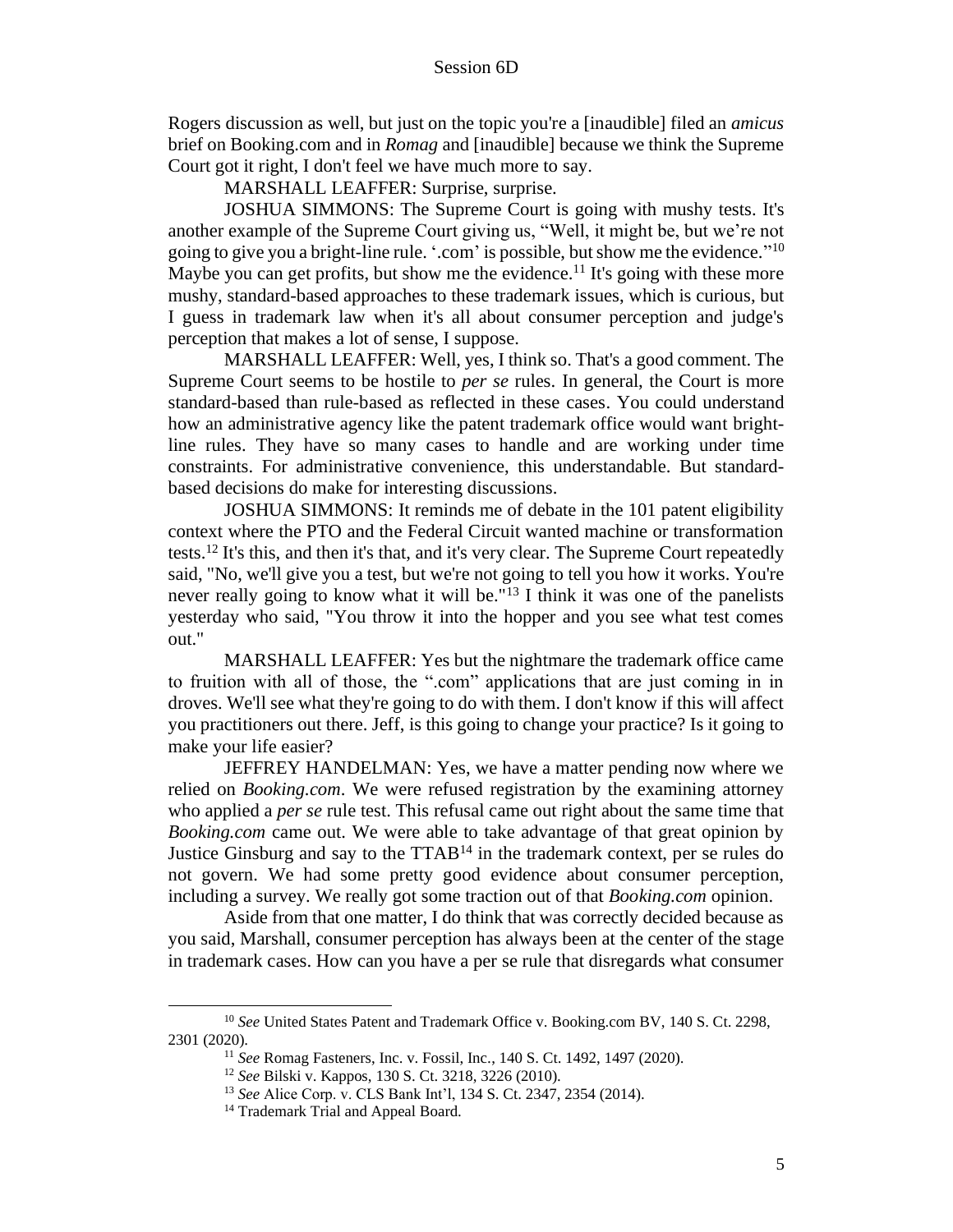perception is? It does open the door to creative lawyering and expert witnessing and all kinds of exciting things, so good stuff.

MARSHALL LEAFFER: All right. So, let's get to the fascinating issue of *Rogers v. Grimaldi*. 15

JOSHUA SIMMONS: It's a great topic.

MARSHALL LEAFFER: I agree.

JOSHUA SIMMONS: It goes back a little bit to what we were talking about with standards and bright-line rules. Let me start by saying one of the reasons I thought this would be an interesting topic is the last couple of years here at Fordham, we've been talking about other First Amendment cases like *Matal v. Tam*<sup>16</sup> and *Iancu v. Brunetti*, <sup>17</sup> which involved the trademark registration question of can the PTO deny a trademark on the basis of disparagement of it being immoral or scandalous? I thought we could switch and talk a little bit about other places where the First Amendment is coming up.

One of the things I noted while I was looking back at those cases, as you know, they did talk a little bit about whether trademarks have an expressive component or commercial or are they just commercial.<sup>18</sup> That certainly is something that comes up not just in the registration context, but in other contexts as well. If you go back to *San Francisco Arts v. U.S. Olympic Committee*, <sup>19</sup> which was the case about those special Olympics statutes where you don't have to show likelihood of confusion. The Court said when trademarks are used "for the purpose of trade or to induce the sale of any goods or services," they're used in "commercial speech," which "receives a limited form of First Amendment protection."<sup>20</sup>

That hearkens back to the *Trade-Mark Cases* where they said that trademarks aren't "inventions or discoveries"; they're not "writings of authors" as they're not the product of "sudden invention," but they're really about "use" and "priority of appropriation."<sup>21</sup> They're some kind of other thing." The Court has also said that trademarks may have "expressive" uses that are "promotional" as well as not being "purely commercial."<sup>22</sup>

As a result of that dual commercial and expressive role, it's not really a surprise that creators of artistic works are interested in incorporating trademarks into their expression. That's why the Second Circuit in *Rogers v. Grimaldi* first articulated the doctrine that provides that trademark law applies to artistic works "only where the public interest in avoiding consumer confusion outweighs the public interest in free expression."<sup>23</sup> The test, for those who aren't familiar with it, is: use of a trademark is "not actionable unless, [one] the use of the mark has no artistic relevance to the underlying work whatsoever, or, [two] if it has some artistic

<sup>15</sup> Rogers v. Grimaldi, 875 F.2d 994 (2d Cir. 1989).

<sup>16</sup> Matal v. Tam, 137 S. Ct. 1744 (2017).

<sup>17</sup> Iancu v. Brunetti,139 S. Ct. 2294 (2019).

<sup>18</sup> *Id.* at 2305.

<sup>19</sup> San Francisco Arts & Athletics, Inc. v. U.S. Olympic Comm., 483 U.S. 522 (1987).

<sup>20</sup> *Id*. at 535.

<sup>21</sup> Trade-Mark Cases, 100 U.S. 82, 93–94 (1879).

<sup>22</sup> San Francisco Arts & Athletics, Inc., 483 U.S. at 535.

<sup>23</sup> Rogers v. Grimaldi, 875 F.2d 994, 999 (2d Cir. 1989).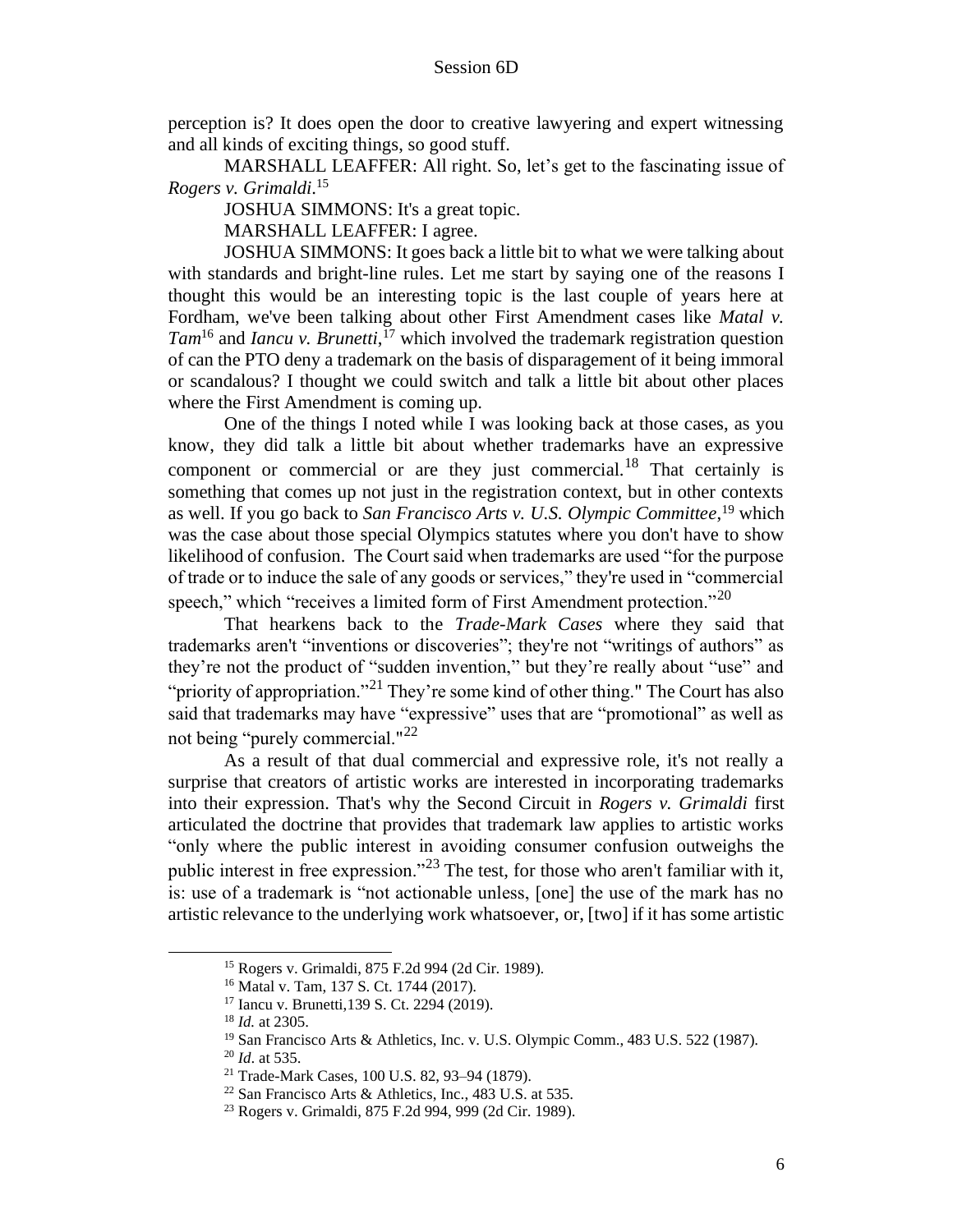relevance, unless it explicitly misleads as to the source or the content of the work." $^{24}$ 

Now, that may sound like a bright-line rule and an easy one to apply or recite, but it's changed a lot over time. When the Second Circuit articulated that rule in the 1980s, the dispute was over a Fellini film that was called *Ginger and Fred*. It told "the story of two fictional Italian cabaret performers" who imitated Ginger Rogers and Fred Astaire.<sup>25</sup> Now, the film could have avoided using Rogers and Astaire as its subject matter, or it could have had a different title, but the Second Circuit held that it didn't have to because the reference was protected by the First Amendment.<sup>26</sup>

At the time, and since then, some trademark owners have suggested that maybe *Rogers* should be restricted to just that factual circumstance, just trademarks in film titles. Two decades later in *ESS Entertainment 2000 v. Rock Star Videos*, the Ninth Circuit recognized that the doctrine needed to extend to "the use of a trademark" in a video game. In that case, it was a location called the "Pig Pen" in *Grand Theft Auto's* fictional, virtual world that was alleged to be a reference to the plaintiff's real-world strip club.<sup>27</sup> The Ninth Circuit rejected the claim on *Rogers* grounds.

Since that time we've seen *Rogers* apply to the use of university football logos in paintings, prints, and calendars in *University of Alabama Board of Trustees v. New Life Art*. <sup>28</sup> We've seen it apply to greeting cards, featuring trademark phrases, such as "Honey Badger Don't Care" in *Gordon v. Drape Creative*. 29

Then most recently to dog toys in *VIP Products v. Jack Daniel's Properties*. <sup>30</sup> Now, VIP was pretty controversial in the trademark community. It involved dog toys that looked like a "bottle of Jack Daniel's Old No. 7" whiskey, but they had what the Ninth Circuit described as "light-hearted, dog-related alterations" to that.<sup>31</sup> It wasn't just straight merchandise. They had humorous changes. For example, "Jack Daniel's" was replaced with "Bad Spaniels," and "Old No. 7" was "Old No. 2," and the alcohol percentages were changed to "100% Smelly."<sup>32</sup> Although some trademark owners would argue that dog toys are classic merchandise requiring a license or at least requiring a likelihood of confusion analysis, the Ninth Circuit held that they were artists' expressive works and remanded to the district court to apply the *Rogers* analysis. <sup>33</sup>

Now, that raised concerns amongst some trademark owners because they thought *Rogers* is being applied to goods that we think are not core First

<sup>24</sup> ESS Entm't 2000 v. Rock Star Videos, 547 F.3d 1095, 1099 (9th Cir. 2008).

<sup>25</sup> Rogers v. Grimaldi, 875 F.2d at 996–97 (2d Cir. 1989).

<sup>26</sup> *Id.* at 996.

<sup>27</sup> ESS Entm't 2000 v. Rock Star Videos, 547 F.3d 1095, 1099 (9th Cir. 2008).

<sup>&</sup>lt;sup>28</sup> University of Alabama Board of Trustees v. New Life Art., 683 F.3d 1266, 1279 (11th Cir. 2012).

<sup>29</sup> Gordon v. Drape Creative, 909 F.3d 257, 268 (9th Cir. 2018).

<sup>30</sup> VIP Products v. Jack Daniel's Properties, 953 F.3d 1170, 1172 (9th Cir. 2020).

<sup>31</sup> *Id.*

<sup>32</sup> *Id.*

<sup>33</sup> *Id.* at 1175-76.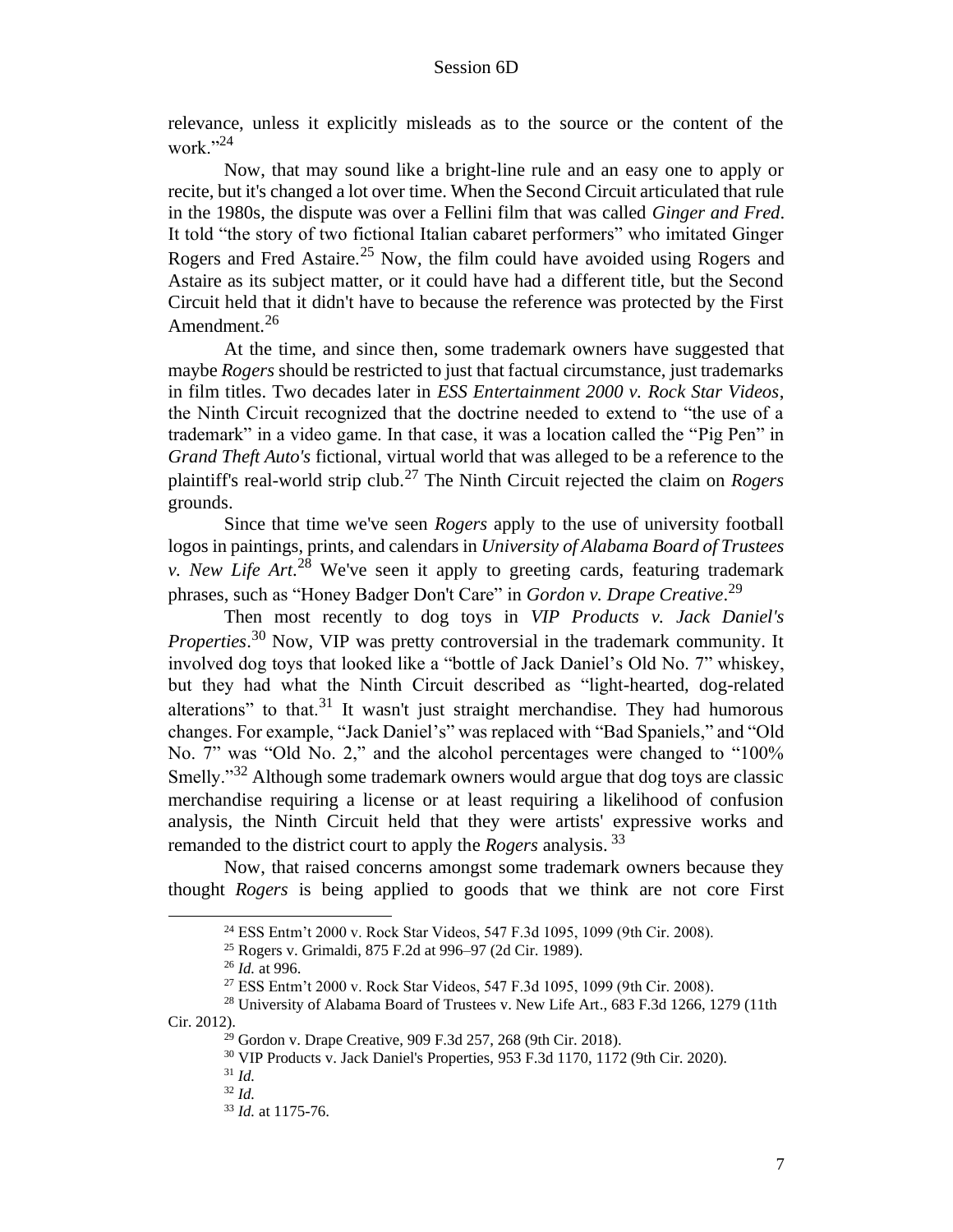Amendment protection. While others thought, "Well, this is great. More First Amendment applications, they're saying something that's wonderful." The other concern is more practical, which is a perception possibly true, possibly not, that once something's determined to be an expressive work and *Rogers* applies, it's rare that you could ever actually get out of the *Rogers* test. Once you decide you're going to apply the test, that's what happens.

I don't know that that's necessarily true and it may be circuit-dependent. For example, the Ninth Circuit looks at artistic relevance and says, "Well, it just has to be above zero. It doesn't have to refer to anything in particular."<sup>34</sup> We learned that from the *Empire* case. <sup>35</sup> Whereas in the Sixth Circuit in *Parks v. LaFace Records*, we saw the Sixth Circuit say, "Well, OutKast's song "Rosa Parks" isn't insufficiently relevant to the civil rights icon and so that was not sufficient."<sup>36</sup> Likewise, in the Ninth Circuit, if you satisfy *Rogers*, the claim is over, versus in the Second Circuit where you still do the likelihood of confusion analysis.<sup>37</sup> You just see how strongly the confusion factors weigh in favor of confusion.

The Jack Daniel's people sought cert and they did not get accepted, but we have a case in the news this week involving Nike and MSC HF Product Studio, which was the case about Lil Nas X doing a collaboration using real-world Nike Air sneakers, modifying them with various satanic references and iconography, and selling them. Nike saw this as infringement and sued and the defendants argued that this was a limited-edition artistic work. They were criticizing social norms involving religion and homosexuality, and that they turned to among other things, the *Rogers* doctrine to defend the claim.

Nike said these weren't works of art. These were commercial products and, in any case, *Rogers* wouldn't apply. The court entered a  $TRO<sup>38</sup>$  and the parties just this morning, we saw, settled the case or at least resolved the case. We're not going to get an opinion on it, but the question I have for the panel is, given the duality of trademarks and that they're both commercial and expressive, how do we ensure strong protections for artistic endeavors incorporating trademarks will not create consumer confusion, which is ultimately what trademark law is supposed to be doing?

MARSHALL LEAFFER: Well. Very good Joshua that outlines the various tensions here created under *Rogers*. I find that the *Rogers* principle is hardly a bright-line rule, is it? This is what you call standard-based reasoning, and as such has been criticized as lacking predictability. Anyway, Jennifer, you said that you had some notions about this. I suppose you're pro-*Rogers*. 39

JENNIFER MCDOWELL: Well, yes. MARSHALL LEAFFER: Sorry. I couldn't help saying that.

<sup>34</sup> *See* ESS Entm't 2000 v. Rock Star Videos, 547 F.3d at 1100.

<sup>&</sup>lt;sup>35</sup> Twentieth Century Fox TV v. Empire Distribution, 875 F.3d 1192, 1198 (9th Cir. 2017).

<sup>36</sup> Parks v. LaFace Records, 329 F.3d 437 (6th Cir. 2003).

<sup>37</sup> *See* Twin Peaks Prods. v. Pubs. Int'l, 996 F.2d 1366, 1379 (2d Cir. 1993).

<sup>38</sup> Temporary Restraining Order.

<sup>39</sup> Rogers v. Grimaldi, 875 F.2d 994, 999 (2d Cir. 1989).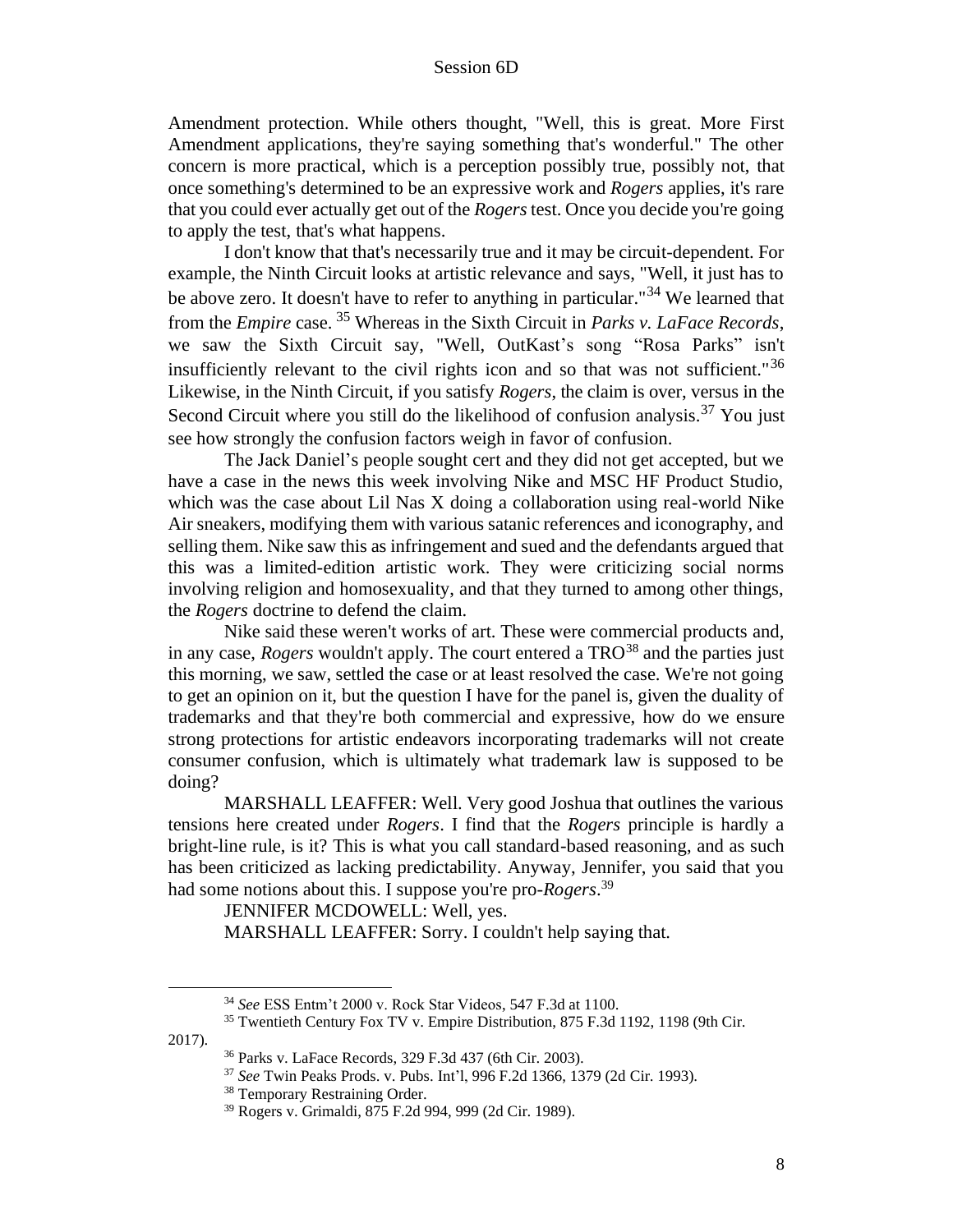JENNIFER MCDOWELL: We're going to put that in context. First of all, thanks Josh, for that very helpful walk-through case law. It is really interesting and it highlights some of the difficulties that brand owners face here. I can say from the INTA perspective, we have multiple committees that are looking at this issue from multiple different vantage points. I'm sure that folks realize we even filed an amicus brief on the Jack Daniel's matter, which was not accepted by the Supreme Court. In my opinion, that Ninth Circuit decision was just wrong.

While I agree that there is no bright-line test here, I certainly can agree with that. The thrust of the issue is to which cases should you apply *Rogers* and to which cases should you not. That's a hard thing to figure out. The way I think about this is, what is the guiding principle here? Are you really trying to express yourself or are you just free-riding off of somebody's good name? If it's the latter, in that situation like just taking that Nike example with the satanic shoes, I saw that and kind of chuckled because you have to wonder, "Well, where would they be but for Nike's name?"

Does anybody else really care about Satanic shoes if it didn't have the Nike trade dress and logo and swoosh? I kind of wonder. Figuring out which cases to apply *Rogers* to I think is a real distinction here. I think there are some easier cases to say, "Yes, sure these are just commercial products, these are not really artistic expressions."

JOSHUA SIMMONS: I think it's tricky because what you find is trademarks have become so much a part of the culture that people want to react to them even in the *Rogers v. Grimaldi* decision itself, as I mentioned, you could have called it "the dancing people" or you didn't have to use that name, but they wanted that connection. I think you get this trickiness of when your trademark becomes so iconic, people want to use it. Is that happening in good faith, or is it really trying to make some kind of a comment?

JENNIFER MCDOWELL: I was just going to say I totally agree with all that, but come on, a dog toy is a commercial product. That doesn't seem that complicated to me.

JOSHUA SIMMONS: In principle, I agree with you. I think what's tricky there is when you have all the phrases being messed up and they start focusing on the dog using the bathroom and all of those things, there's something that's being said, and where that tipping point line is can be tricky. I represent a lot of video game companies and there was a period where video games were sort of—are they protected? Are they in the artistic work club? Now they clearly are.<sup>40</sup> For things like this, I start wondering, "Well, they're trying to say something, it's not just the trademark but how far-field do you have to get before you're out of the *Rogers* box." That's hard.

MARSHALL LEAFFER: Lending content of that *Rogers* balance, that's the big question. I'd like to see somebody come up with the right solution. Now is the time that we're going to get to the Trademark Modernization Act of  $2020.^{41}$  I think this is a pretty major deal. Jeff Handelman. You've got the floor.

<sup>40</sup> Brown v. Entm't Merchants Ass'n, 131 S. Ct. 2729, 2733 (2011).

<sup>41</sup> Trademark Modernization Act of 2020, Pub. L. No. 116-260, 134 Stat. 2200 (codified in 15 U.S.C. §§ 1066a, 1066b).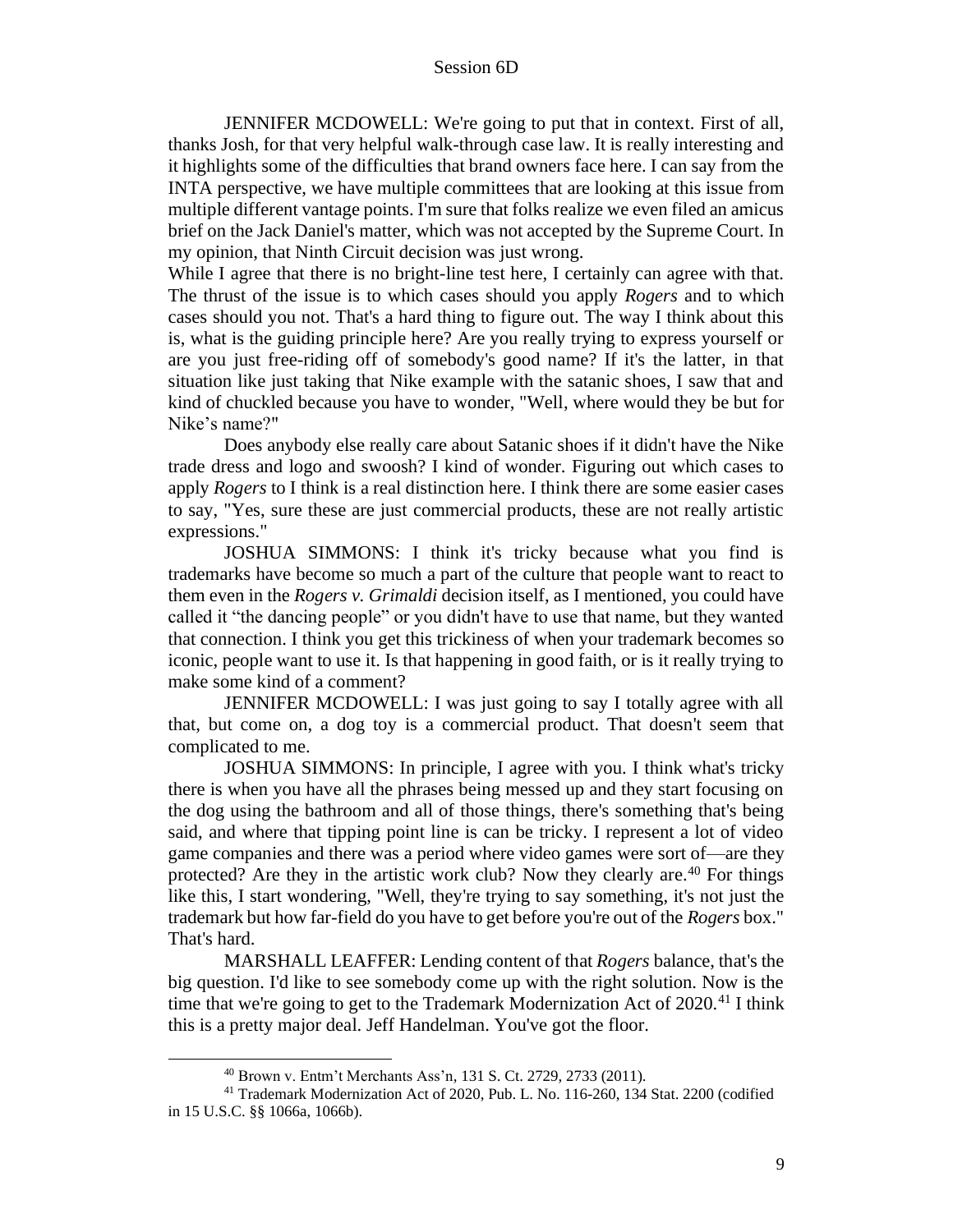JEFFREY HANDELMAN: Thanks, Marshall. Also thank you Jenny for all your help with advancing the Trademark Modernization Act. INTA has been a big supporter of the legislation. I'm going to try to give a quick overview. There are two primary aspects of the Trademark Modernization Act that I'd like to focus on. The first one is its impact on district court actions. The second one is the impact in the USPTO.

In the district court context, before the Act was passed, as many people are aware, more and more courts were requiring trademark owners to prove irreparable harm with evidence. It was unclear what evidence should be used, but courts were no longer recognizing the presumption of irreparable harm that previously existed. That trend resulted in large part from the Supreme Court's decision in that *eBay*  $case, <sup>42</sup>$  a patent case which ruled that in the patent context irreparable harm cannot be presumed. Some courts extended that holding into trademarks.

Under this new Trademark Modernization Act, the Lanham Act was amended so that it now includes a rebuttable presumption of irreparable harm in trademark cases, so that's a big deal. The trademark owner is now entitled to a rebuttable presumption of irreparable harm upon showing trademark infringement at trial or on summary judgment. Alternatively, in the context of a preliminary injunction motion, if the trademark owner can show a likelihood of success on the merits, then that entitles the trademark owner to a presumption of irreparable harm.

It helps trademark owners enforce their rights against infringers and recognizes that the harm from trademark infringement in some fundamental ways is different from the harm arising from patent infringement. Unlike patents, trademarks implicate reputational issues. Irreparable harm does follow now, under the Lanham Act, at least a presumption of it.

Turning to the USPTO, the Trademark Modernization Act now gives us additional tools to remove unused marks from the register. Before the Act was passed, a party had to file a full-blown cancellation proceeding with the Trademark Trial and Appeal Board seeking to cancel the registration based on non-use.

As we know those cancellation actions are costly and time-consuming. They're like mini-litigations with discovery and motion practice. But now under the Act, there's going to be sort of an intermediate step. The Act creates what's called an expungement proceeding and re-examination proceeding for challenging registrations based on non-use. These proceedings are going to be before the director of the USPTO, not before the board. The goal of all this is to create a quicker and cheaper alternative that allows parties to challenge registrations based on non-use and keep the register clean.

Very quickly, expungement proceedings involve situations where the mark was never used, whereas re-examination proceedings are addressed to situations where the mark was not used as of the date that the applicant filed its proof of use. That could be, for example, when the applicant filed an amendment to alleged use or a statement of use, or in the case of a use-based application when the applicant filed its application. These expungement and reexamination proceedings will take effect on December 27th of 2021, so it's coming up at the end of this year.

<sup>42</sup> eBay Inc. v. MercExchange, LLC., 547 U.S. 388 (2006).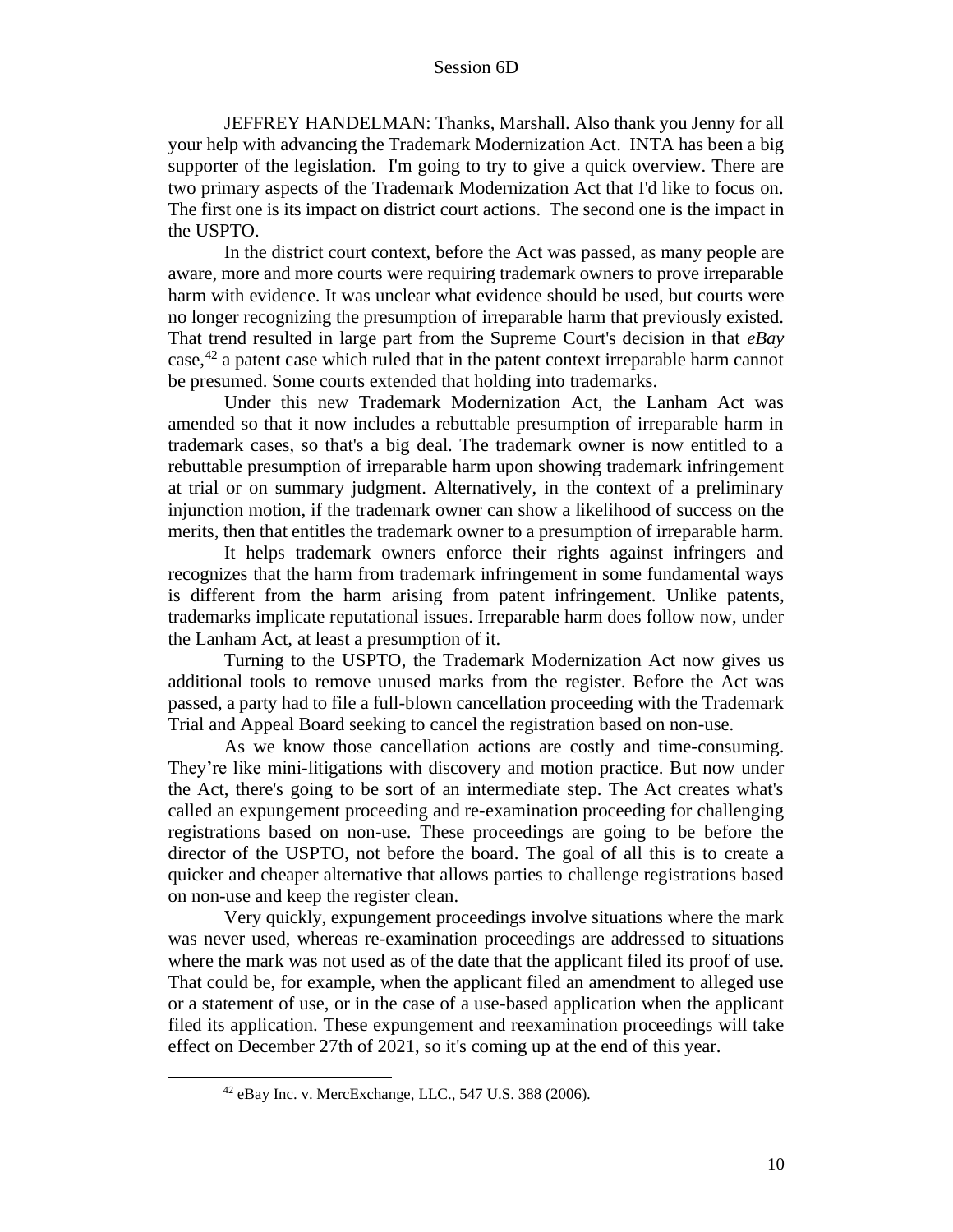The outcome of winning one of these proceedings is that the unused goods or services will be canceled or removed from the registration. It could be all of the goods or services, or only the portion not used. A decision, an adverse decision by the director can be appealed up to the TTAB and then the Federal Circuit. Right now, the USPTO is in the process of drafting rules to govern these proceedings. Stakeholders will be given a chance to provide feedback as part of the rulemaking process.

I also want to mention a related point, namely, the TTAB recently published statistics about the default judgment rate in board cases for the two-year period running from March of 2018 to March of 2020. This was done in connection with a pilot program that the TTAB was running about expedited cancellation proceedings. Of note, the board found that in that two-year period, there was a very high default judgment rate for proceedings where the only claim in the cancellation case was abandonment. The default rate in those cases was 60%.

MARSHALL LEAFFER: Wow.

JEFFREY HANDELMAN: That high rate in abandonment-only cancellation cases actually shows that we're doing a reasonably good job removing vulnerable registrations based on non-use, and now in addition to those cancellations, we're going to have expungement and re-examination proceedings which will cost less money and help further the effort.

The final point I'd like to mention very quickly is that the Trademark Modernization Act also adds a new ground for cancellation in Section 14 of the Lanham Act.<sup>43</sup> Now, if you're going to pursue a cancellation case before the board under Section 14 (6), you can assert that the mark has never been used in commerce. That is now a valid ground for cancellation which is codified in the Lanham Act. You could do that previously but it wasn't part of the statute. What we're seeing is some really effective new developments to remove unused marks from the register and help protect the integrity of the trademark system. I think these are all positive developments and once again INTA has really done a great job helping to get these initiatives across the finish line.

MARSHALL LEAFFER: Well, very good. That's a nice overview. Jeff, thank you very much. Jenny, this is absolutely incredible what you've done. Tell us is there anything else that you'd like to add? From my way of thinking the expungement procedures, were vastly needed because of the enormous amount of filings that come from countries like China, for instance. Apparently, many of these companies were simply subsidized by the government to file trademark applications in the United States, and that most of these applicants had no real interest in the obtaining a trademark registration. This has created an enormous amount of deadwood on the register and is an issue that must be resolved. So, Jennifer your thoughts about this?

JENNIFER MCDOWELL: Thank you, Marshall. Thank you, Jeff. I wish I could take credit, but I think that would not be [crosstalk].

MARSHALL LEAFFER: Why not? Really? Don't be modest.

JENNIFER MCDOWELL: I have a whole bunch of thoughts. I'll try to be somewhat organized here. On the irreparable harm provision, I will note that that

<sup>43</sup> 15 U.S.C. § 1064.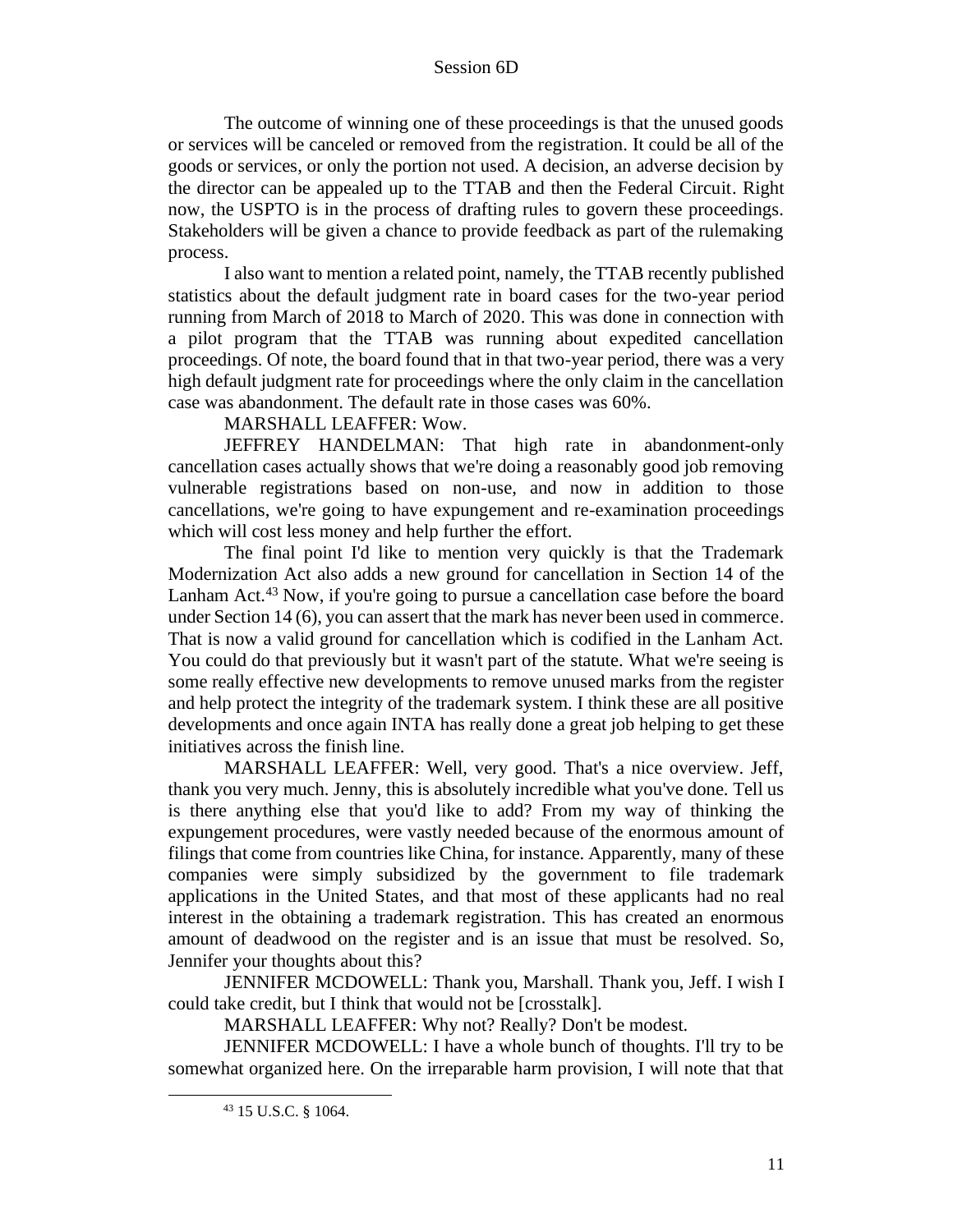has been the legislated parity for INTA for at least four years. We were so thrilled to see this one getting over the finish line and clarified and TMA. We think that is a much-needed clarification, and we're very happy about that. On the provisions regarding expungement and re-exam, we had extremely good engagement with [inaudible]. We were so pleased to be able to comment multiple times, to give our input, and we appreciate working with staff to receive that input.

Now that we have that, having come into law—I think the real focus for INTA at this point is to make sure that the USPTO gets the rules right and to assist them in any and all ways that we can. We have a couple of, I guess you could call them priority areas, that we would like to see certain things happen in the USPTO rulemaking. We appreciate how responsive and open that they have been. They're always willing to chat, they hold a public round table. I understand that that will be happening again. Just to make sure we have a level set of the process, the USPTO has to issue a notice of proposed rulemaking before it can issue final rules.

Those final rules have to be in effect by, I think it's December 27th of 2021. We appreciate the fact that the PTO is working on an extremely short timetable to get what they need to get done. Let me just tell you a couple of our areas that we hope to be able to provide info to the USPTO on. Flexible response times. The statute gives the office the discretion to set those not less than 60 days, but up to six months. We think that there should be at least a three-month minimum time period with an extension up to six months as a matter of right.

We think that's simple, straightforward. Devil's in the details always, but we think something easily managed is something that should be implemented in the final rules. With regard to our concerns about the possibility for abuse. We do think that the USPTO ought to be tracking abusers, that they should be dealt with by the USPTO. There should be limitations on being able to attack the same registration over and over. We also have very definite thoughts on *prima facie*. That reasonable [unintelligible] that you could be required to show use or to show lack of use.

We are encouraging the USPTO to issue some guidance documents to really flesh out in a way that perhaps the rulemaking won't be able to. What does a reasonable investigation mean? How is it differentiated between goods and services in different industries? What is required besides a naked internet search? That sort of theme. Happy to go into more detail, but I think I'm out of time on this topic.

MARSHALL LEAFFER: Well. Thank you. Those comments, we can of course get back to these questions at the end, but now we're going to turn to quite a different subject but one of equal importance, that is, the question of domain names. I can't think of anybody than Gerald Levine that's better positioned to give us a rundown and in this subject. Gerald, it's all yours.

GERALD LEVINE: Thank you, Marshall. I'm going to be talking about cybersquatting and jurisprudence. It's a very large subject. I'm going to give you a very general overview of where we are 21 years after the base year. Before 1999, there was no formulated body of law for combating abusive registrations of domain names and no case authority for parties to consult about the rights and wrongs of registering domain names corresponding to existing trademarks. As there are no national boundaries on the internet and as persons acquiring domain names could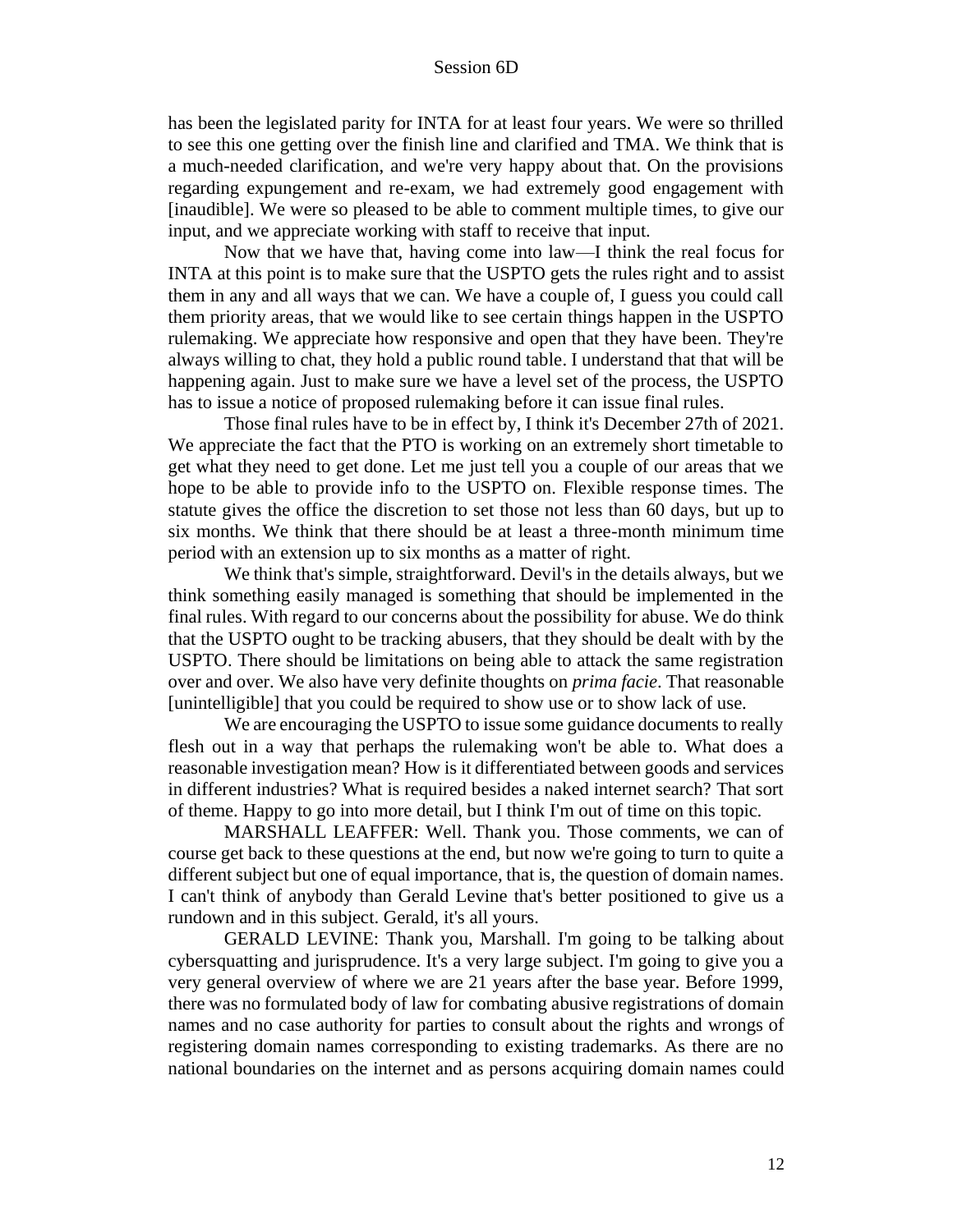be anywhere in the world, it became increasingly difficult for mark owners in one country to protect themselves from domain registrants in another.

A small number of civil cases had been litigated in US courts between 1985 and 1999, applying emergent law under the Lanham Act and from 1995, the Federal Trademark Dilution Act of that year. <sup>44</sup> However, the decisions applying these laws essentially produced one-off decisions pitching US-based parties generally involving egregious instances of abusive registrations. These experiences are graphically described in House and Senate reports published in connection with the enactment of the Anticybersquatting Consumer Protection Act of 1999 (ACPA).<sup>45</sup> Also in 1999, the Internet Corporation for Assigned Names and Numbers implemented the Uniform Domain Name Dispute Resolution Policy (UDRP). 46

Suddenly, from having no protection from abusive registration of domain names, mark owners across the world had a transnational mechanism, an arbitral procedure for challenging registrants in a quick and relatively inexpensive forfeiture remedy. For US-based mark owners with more complex disputes, outside the limited jurisdiction of the UDRP, there was the ACPA. While panels under the UDRP and judges under the ACPA draw upon a similar body of principles in determining infringement, and though arbitration panels and judges undoubtedly view alleged tortious wrongdoing by abusive registrations of domain names through similar lenses and apply laws that may be outwardly similar, each protective mechanism has developed its own distinct and separate jurisprudence.

This difference is part of the UDRP DNA in that UDRP is not intended to be centric to any national law. Indeed in some respects, there are some sharp differences of law between the two mechanisms. Some panels in early cases did look to local law for deciding disputes by persons residing in the same jurisdiction, but their views never achieved consensus. To be underscored, the two mechanisms cater to different levels of domain name disputes. UDRP is not a domain name court, but a mechanism with limited subject matter jurisdiction crafted to combat a narrow class of cases designated as abusive registrations. It specifically, "does not extend to cases where a registered domain name is subject to a legitimate dispute" or to disputes in which there are genuine issues of material fact. Those cases belong in courts of competent jurisdiction.

A big subject that I can only touch upon in passing is that the UDRP complaint is essentially, and perhaps surprisingly, an administrative motion for summary judgment. The basic remedies for cybersquatting under both the UDRP and the ACPA are the same; either, results in cancellation of the domain name to the complaining mark owner. Also both mechanisms have a degree of symmetry that recognizes lawful registrations of domain names in the form of remedies for reverse domain name hijacking.

Whatever the law emerging from US federal courts between 1985 and 1999, when the UDRP opened for business, it had no formulated body of law to draw upon, there was only the expectation (amply fulfilled, incidentally) that a body of

<sup>44</sup> 15 U.S.C. § 1125(c).

<sup>45</sup> 15 U.S.C. § 1125(d).

<sup>46</sup> ICANN, *Uniform Domain Name Dispute Resolution Policy* (approved Oct. 24, 1999) available at https://www.icann.org/resources/pages/help/dndr/udrp-en.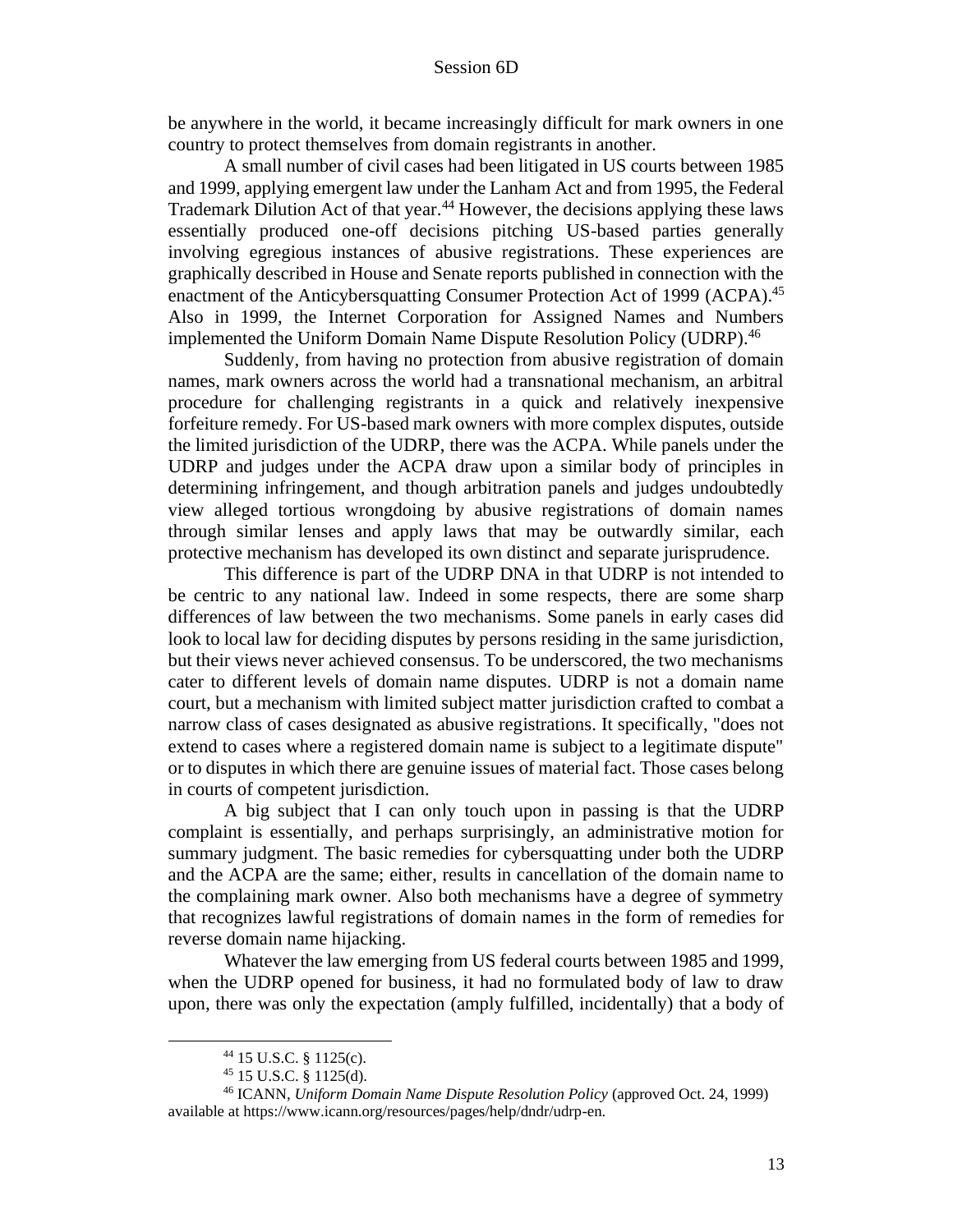law would emerge as panels worked out the policy's direction through construction of its minimalist language.

In determining the first UDRP case filed in 1999, the panel confirmed the core feature that distinguishes it from the ACPA, namely, that a mark holder not only has to prove that the domain name was registered in bad faith, but that it was also being used in bad faith. In contrast, the ACPA plaintiffs can prevail on proof of either registering, trafficking in, or using the domain name in bad faith. The first UDRP panels quickly constructed other provisions concerning its general powers and authority to draw inferences from the record. The first year of the UDRP produced a spate of creative constructions that essentially established the direction of jurisprudence.

There are both similarities and differences that separate the UDRP and ACPA. They are similar in applying factors to determine when domain name registrants cross the line. They're also similar in developing carve-outs of legitimacy for domain name registrants. There are differences that can result in domain names being forfeited under the UDRP and restored under the ACPA or alternatively found non-infringing under the UDRP and infringing under the ACPA. There also quickly developed, particularly under the UDRP, jurisprudential concepts supportive of lawful registrations, favorable to the rise of a secondary or aftermarket for the buying and selling of domain names.

The question here, again, is too large to do justice to and I can only mention it briefly. What are domain names? Are they a form of property? And, if they are property, to what extent are they alienable? There is some direction on this issue under the ACPA. Under the UDRP, the issue of property rights does not arise. If there is no evidence of cybersquatting the complaint must be dismissed. If the registration and use evidence bad faith, the complaint must be granted. The most important factor in the development of UDRP jurisprudence, a recommendation from the World Intellectual Property Organization, is that all decisions are publicly accessible as they are for court decisions.

This was a monumental policy decision because without an accessible database, there can only be one-off decisions, which would be an environment hostile to the growth of a jurisprudence. Accessibility of past decisions creates an environment for the establishment of precedent. I can't get into it more deeply here, but ACPA judges started building an entirely new set of principles from a quasistatutory language entirely different, and sometimes at odds, from the prior Lanham Act case law for trademark infringement and dilution.

One can also discern, under ACPA law, an offshoot jurisprudence that has emerged from the district court, in which the .com registry resides for in rem actions to counter fraudulent transfers of domain names or determine disputes against unknown parties or parties outside the jurisdiction of the court. If there were more time, I would talk to you about the influence of UDRP decisions affecting the rise of the secondary market for the acquiring and selling of domain names and for the ACPA, a deeper look at it animating principles that are distinguishable from the jurisprudence that has arisen under the UDRP. Unfortunately, that brings me to the end of my time, and I'll turn the mic back to Marshall.